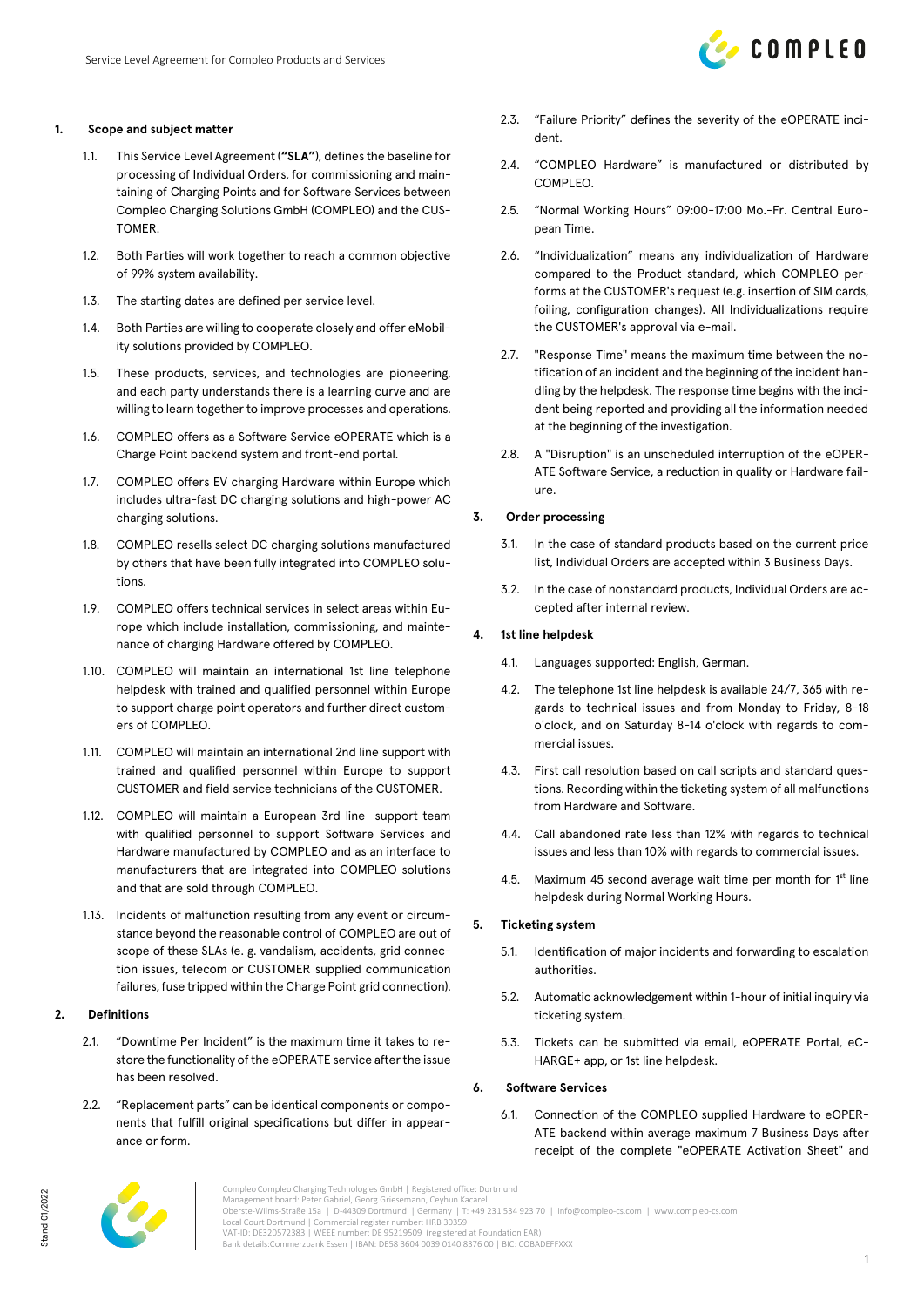

after submission of the completed commissioning report in the eOPERATE portal.

- 6.2. Connection of the COMPLEO supplied Hardware to eOPER-ATE backend within average maximum 1 Business Day after submission of complete commissioning protocol via the digital process in the Partner Portal (provided that the Partner Portal is available to the CUSTOMER).
- 6.3. Refer to Tables I, II, and III for routine operations, services, and priority definition.

## <span id="page-1-0"></span>**7. AC Hardware**

- 7.1. Unless otherwise agreed between the COMPLEO and the CUSTOMER on an individual basis, the following shall apply: If and to the extent that the CUSTOMER has submitted a binding monthly order forecast for the current quarter no later than one month before the beginning of the quarter, Products shall be made available at the Performance Location (**"Provisioning Time"**) within two (2) weeks after each of the following conditions is met:
	- i. Receipt of the Individual Order by COMPLEO in accordance with clause [2.3] of the Framework Agreement,
	- ii. Order confirmation by COMPLEO in accordance with clause [2.3] of the Framework Agreement, and
	- iii. Written approval by the CUSTOMER of the Individualization agreed between CUSTOMER and COMPLEO, if applicable (e-mail is sufficient).

The Provisioning Time listed in this claus[e 7.1](#page-1-0) shall only apply after the expiry of fourteen (14) weeks after receipt of the first binding monthly order forecast; the same shall apply if the CUSTOMER has not submitted a binding monthly order forecast for the immediately preceding quarter. These fourteen (14) weeks are required by COMPLEO for initial stocking or restocking of the warehouse.

- <span id="page-1-1"></span>7.2. If and to the extent that the Customer has not submitted a binding monthly order forecast for the current quarter no later than one month before the beginning of the quarter, the Provisioning Time shall be fourteen (14) weeks from the time at which each of the following conditions is met:
	- i. Receipt of the Individual Order by COMPLEO in accordance with clause [2.3] of the Framework Agreement,
	- ii. Order confirmation by COMPLEO in accordance with clause [2.3] of the Framework Agreement, and
	- iii. Written approval by the CUSTOMER of the Individualization agreed between CUSTOMER and COMPLEO, if applicable (e-mail is sufficient).
- 7.3. If and to the extent that the CUSTOMER has also ordered Delivery from COMPLEO pursuant to the Hardware Individual Agreement, the Provisioning Times shown in clauses [7.1](#page-1-0) and [7.2](#page-1-1) shall apply accordingly as Delivery Times within Germany and the EU. Delivery Times for Product deliveries outside the EU will be communicated on request.
- 7.4. Replacement parts are available for order 8 years after the Product has been discontinued.

#### **8. DC Hardware– resold by COMPLEO**

- 8.1. Delivery time depends on ordered model and number and is determined individually for each order.
- $8.2.$  $2<sup>nd</sup>$  and  $3<sup>rd</sup>$  line support will be organized by COMPLEO with the respective Hardware manufacturer.

### **9. Repair of AC or DC hardware**

- 9.1. 2nd line support will start working on the ticket within average maximum 2 Business Days of being reported. Tickets need to be either in English or German, otherwise handling times will exceed. Tickets will be answered in English or German.
- 9.2. 2nd line resolution based on remote diagnosis including analysis of root cause is conducted average maximum within 1 Business Day resulting in (i) remote resolution, (ii) initiating onsite intervention of a technician, or (iii) forwarding to 3rd line support.

Hardware needs to be available via data-connection for analysis. Otherwise analysis will take extra time and additional efforts or additional support from onsite. Remote diagnosis is only possible for Hardware connected towards COMPLEO eOPERATE backend. Hardware connected towards 3rd party backend systems can only be supported on a lower service level.

9.3. 2nd line on site intervention within average maximum 5 Business Days and depending on availability of spare parts. Any onsite intervention depends on local/national service contracts and is executed by COMPLEO against separate fees (notwithstanding warranty claims of the CUSTOMER). In regions with existing standardized service partners, Onsite service can be provided with above mentioned times. Availability of services within regions without fixed standard service contracts differ, depending on the agreed local service contracts.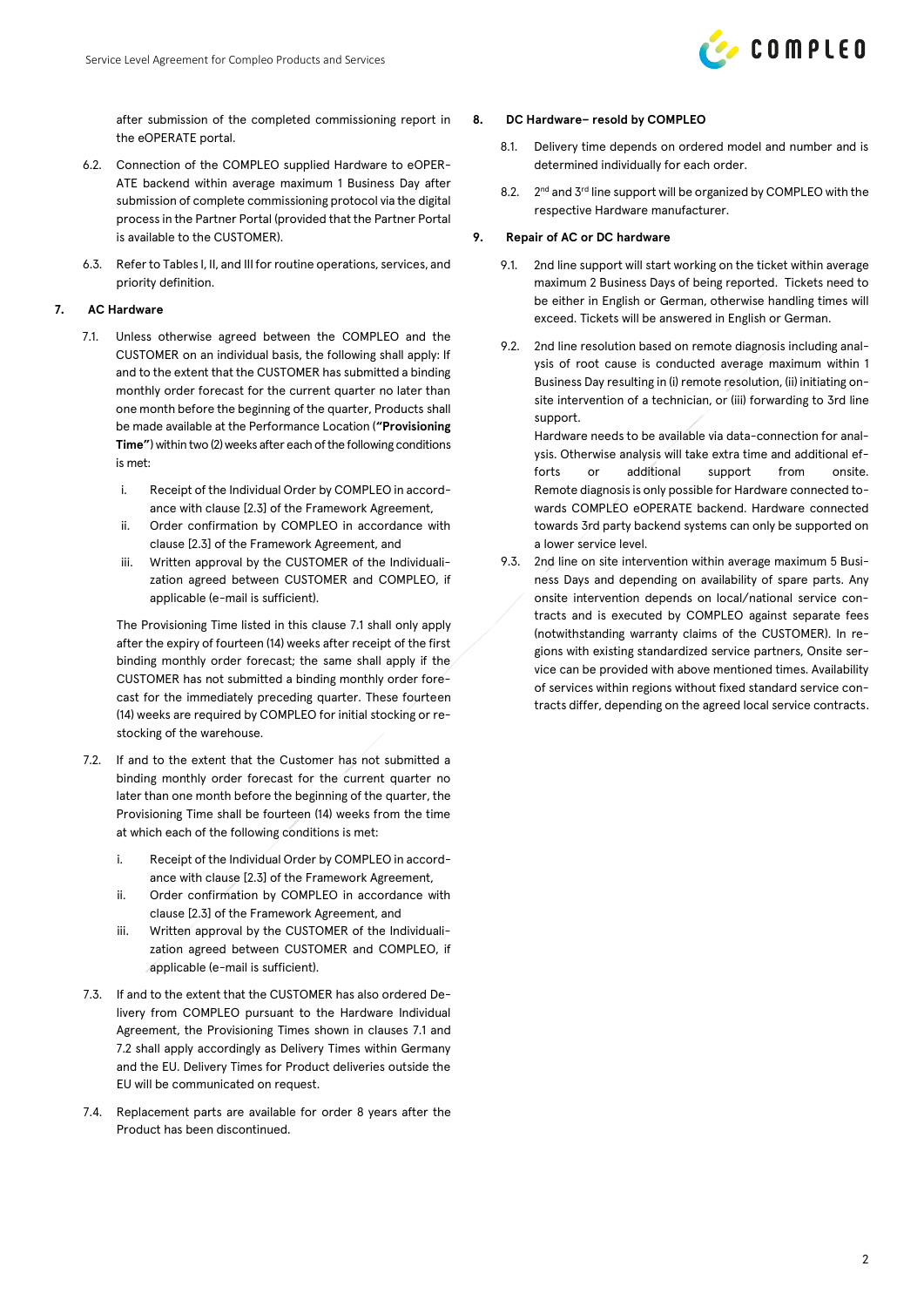

# *Table I- Software Services Availability and routine maintenance*

| Availability                                                         | Normal priority | High priority                                                                       |
|----------------------------------------------------------------------|-----------------|-------------------------------------------------------------------------------------|
| Service availability per year within the guaranteed service<br>times | 96%             | 98%                                                                                 |
|                                                                      |                 |                                                                                     |
| Maintenance                                                          | Normal priority | High priority                                                                       |
| Scheduled major updates with 7 day prior notification                |                 | 3 times a year, without service interrup- 3 times a year, without service interrup- |
|                                                                      | tion            | tion                                                                                |
| Scheduled patches                                                    |                 | Once a month, without service interrup- Once a month, without service interrup-     |
|                                                                      | tion            | tion                                                                                |

# *Table II – Software Services Failure Priority Definition and Response Times*

 $\frac{1}{\sqrt{2}}$ 

| <b>Failure Priority</b>       | Reaction<br>Description<br>Time                                                                                                                                                                                                                                                                                                                                                        |            | Downtime<br>Incident | Per             |
|-------------------------------|----------------------------------------------------------------------------------------------------------------------------------------------------------------------------------------------------------------------------------------------------------------------------------------------------------------------------------------------------------------------------------------|------------|----------------------|-----------------|
| P <sub>1</sub><br>Critical    | Complete failure or failure of the COMPLEO eMobility platform or a critical function<br>that makes the system unusable. The problem cannot be alleviated by a temporary<br>solution<br>manual<br>or<br>processes.<br>Business Impact: Critical impact on the ability to perform business processes.                                                                                    | 30 Minutes | 10 Hours             |                 |
| P <sub>2</sub><br>Significant | Significant Disruptions to the COMPLEO eMobility platform or an important function<br>that do not render the system completely unusable, but considerably restrict one<br>or more critical functions. The problem cannot be mitigated by a temporary solu- 2 Hours<br>tion or manual processes. Business Impact: Significant impact on the ability to exe-<br>cute business processes. |            | 16 Hours             |                 |
| P3<br>Low                     | Minor degradation of the COMPLEO eMobility platform or some functions that<br>slightly degrade service performance but do not limit critical functions. A temporary<br>solution or manual process is available.<br>Business Impact: Minor impact on the ability to perform business processes.                                                                                         | 4 Hours    | 15<br>Days           | <b>Business</b> |
| P4<br>Small                   | No impairment of the functionality of the COMPLEO eMobility platform (e.g. mes-<br>sages about incorrect documentation, questions or improvement requests).<br>Business Impact: No impact on the ability to execute business processes.                                                                                                                                                | 4 Hours    | 60<br>Days           | <b>Business</b> |